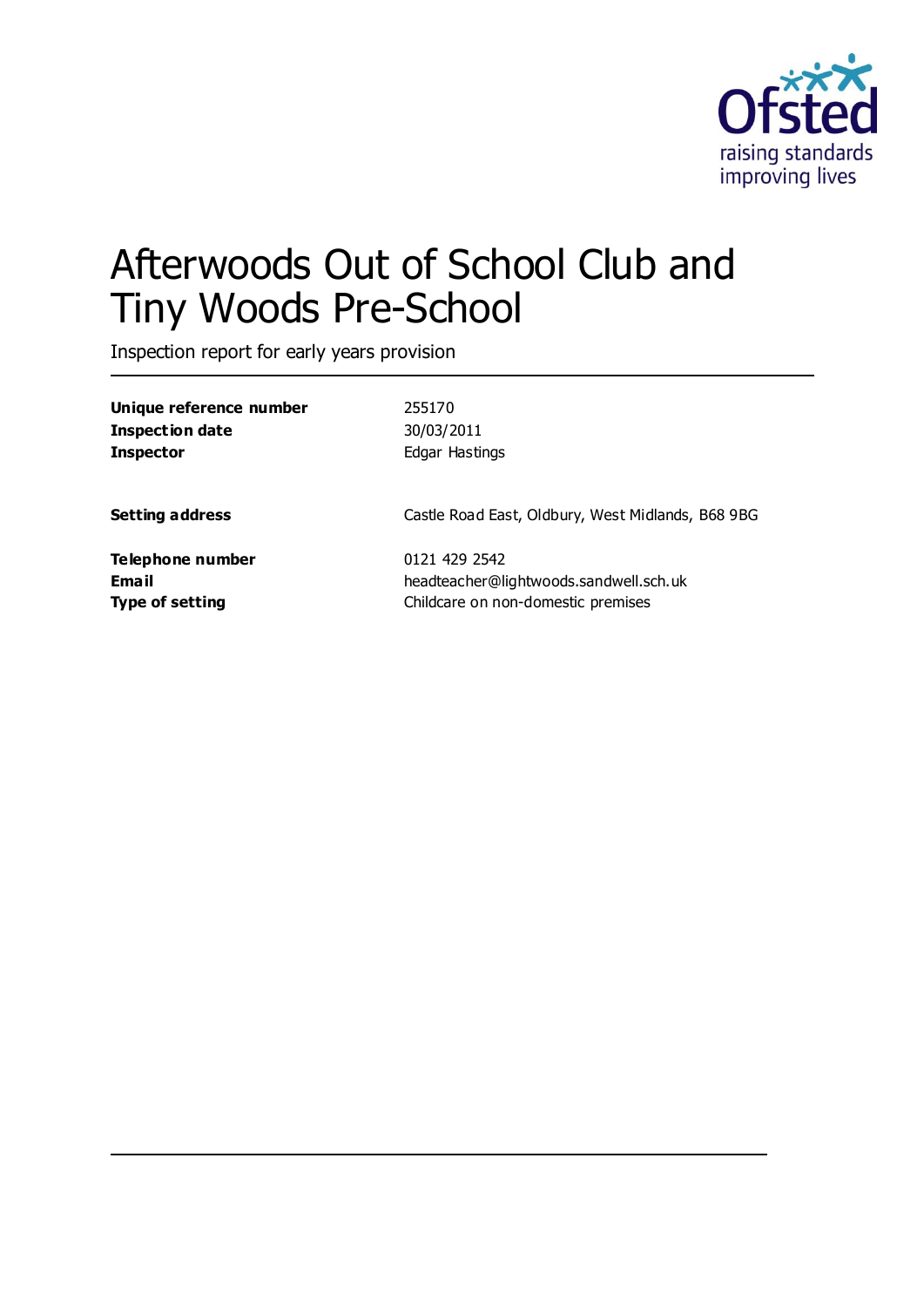The Office for Standards in Education, Children's Services and Skills (Ofsted) regulates and inspects to achieve excellence in the care of children and young people, and in education and skills for learners of all ages. It regulates and inspects childcare and children's social care, and inspects the Children and Family Court Advisory Support Service (Cafcass), schools, colleges, initial teacher training, work-based learning and skills training, adult and community learning, and education and training in prisons and other secure establishments. It assesses council children's services, and inspects services for looked after children, safeguarding and child protection.

If you would like a copy of this document in a different format, such as large print or Braille, please telephone 0300 123 1231, or email enquiries@ofsted.gov.uk.

You may copy all or parts of this document for non-commercial educational purposes, as long as you give details of the source and date of publication and do not alter the information in any way.

T: 0300 123 1231 Textphone: 0161 618 8524 E: enquiries@ofsted.gov.uk W: [www.ofsted.gov.uk](http://www.ofsted.gov.uk/)

© Crown copyright 2011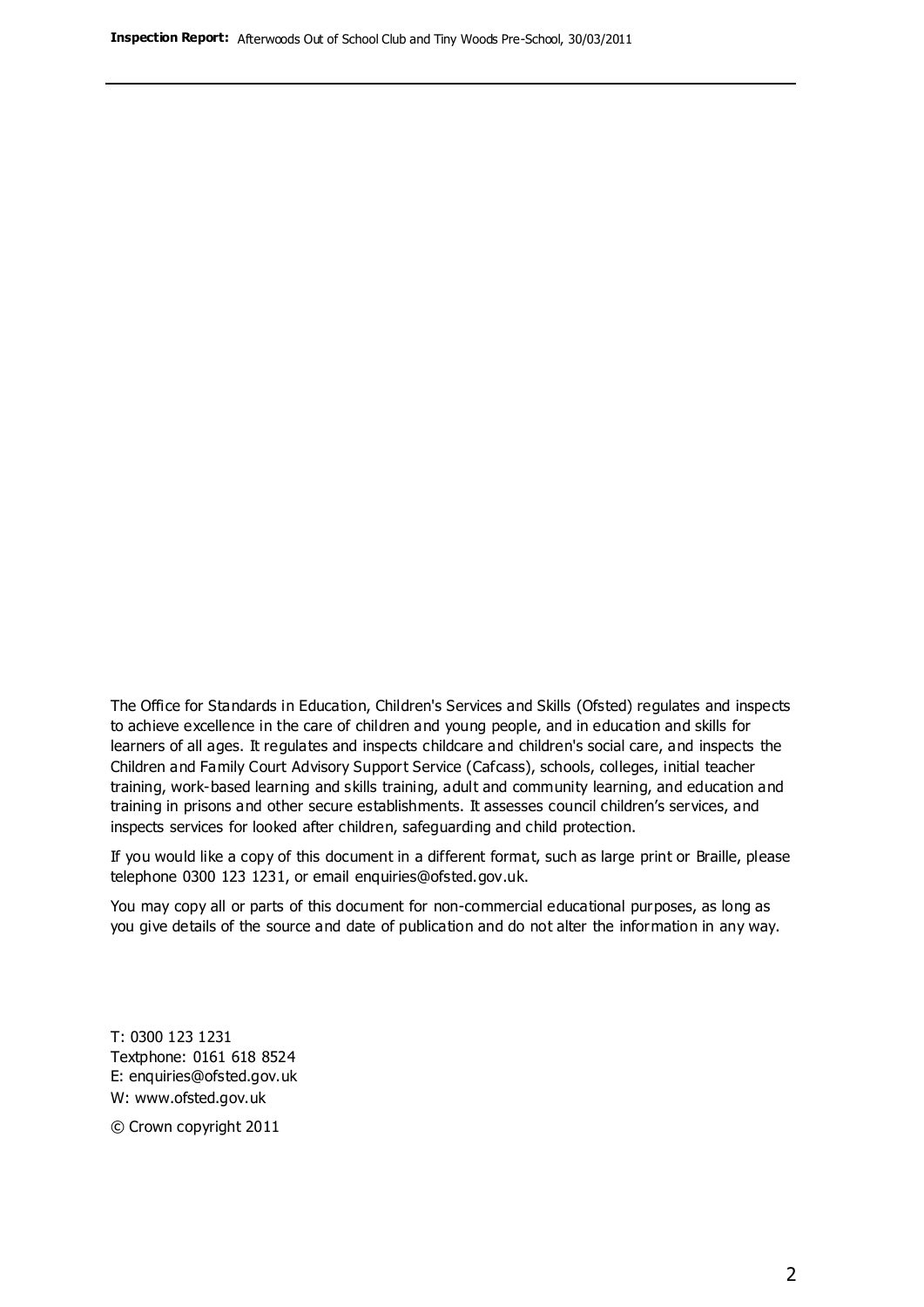#### **Introduction**

This inspection was carried out by Ofsted under Sections 49 and 50 of the Childcare Act 2006 on the quality and standards of the registered early years provision. 'Early years provision' refers to provision regulated by Ofsted for children from birth to 31 August following their fifth birthday (the early years age group). The registered person must ensure that this provision complies with the statutory framework for children's learning, development and welfare, known as the *Early* Years Foundation Stage.

The provider must provide a copy of this report to all parents with children at the setting where reasonably practicable. The provider must provide a copy of the report to any other person who asks for one, but may charge a fee for this service (The Childcare (Inspection) Regulations 2008 regulations 9 and 10).

The setting also makes provision for children older than the early years age group which is registered on the voluntary and/or compulsory part(s) of the Childcare Register. This report does not include an evaluation of that provision, but a comment about compliance with the requirements of the Childcare Register is included in Annex B.

Please see our website for more information about each childcare provider. We publish inspection reports, conditions of registration and details of complaints we receive where we or the provider take action to meet the requirements of registration.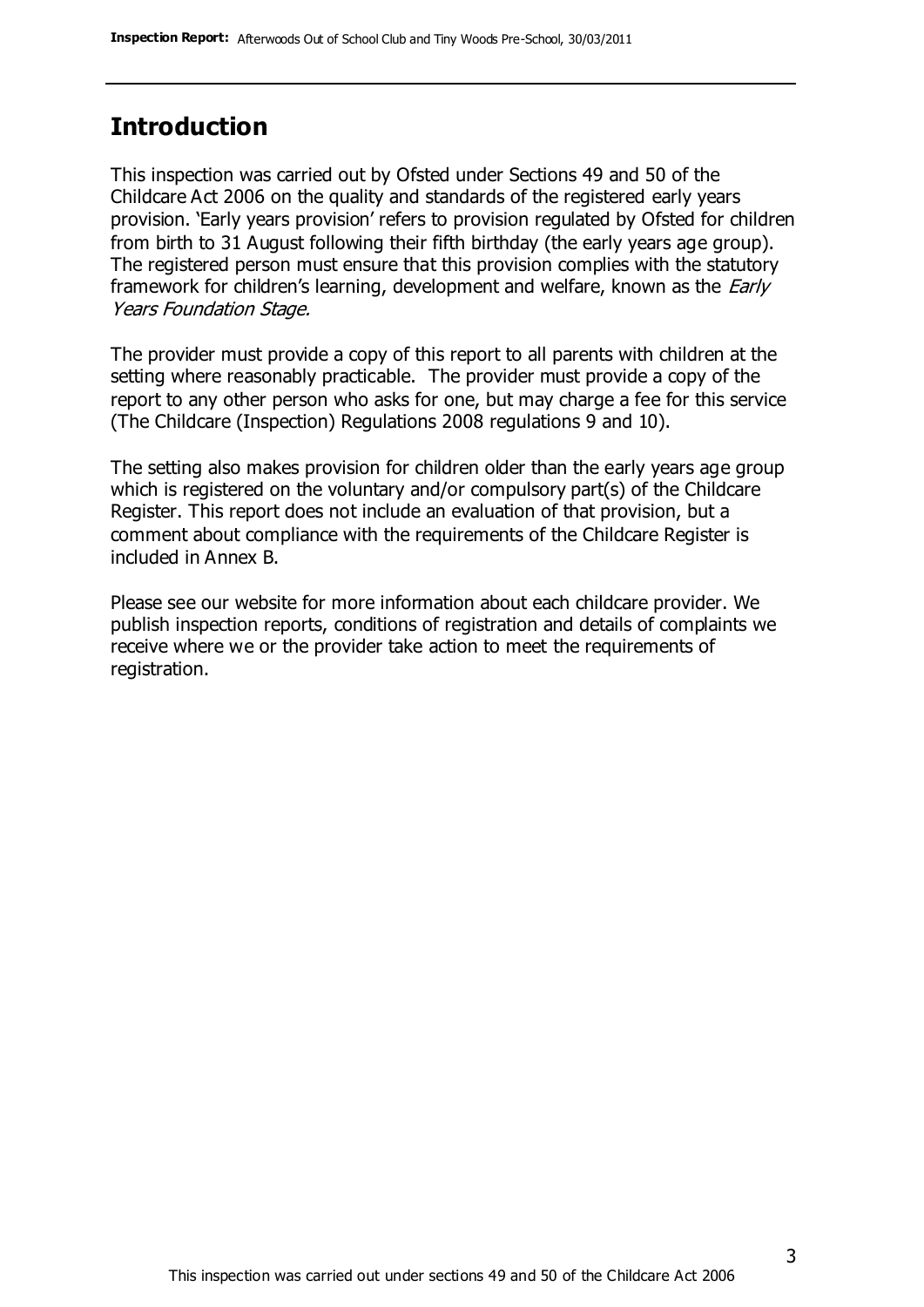# **Description of the setting**

Afterwoods Out of School Club and Tiny Woods Pre-School registered in 1999. It operates from one main room in Lightwoods Primary School in Oldbury, West Midlands. The club also has the use of the school hall and the Information and Communication Technology (ICT) room. It admits children who attend the host school. There is a fully enclosed outdoor area available for play.

The setting opens five days a week during term time. Sessions are from 8am to 8.55am and 3.20pm to 5.30pm for before and after school care, and 9am to 12 noon and 12.30pm to 3.30pm for pre-school sessions. During school holidays the setting runs a play scheme which operates every day from 8am to 5.30pm, for one week during the Easter holiday and for three weeks during the summer holiday. Children attend for a variety of sessions.

The setting may care for 40 children aged between three and eight years at any one time. There are currently 85 children aged from three to 11 years on roll for the before and after school sessions. There are 37 children on roll for the preschool sessions, all of whom are in the early years age group. The setting supports children with special educational needs and/or disabilities and children who speak English as an additional language.

The setting employs seven practitioners to work with the children, five of whom hold appropriate qualifications. Of these, one holds an Advanced Diploma in Childcare and Education, and four hold qualifications at level 3. The setting receives support from the local authority.

#### **The overall effectiveness of the early years provision**

Overall the quality of the provision is outstanding.

The setting ensures that all children, including those with special educational needs and/or disabilities, make excellent progress in their learning and development. The partnership with the school is a real strength, and highly strong relationships with parents and outside agencies ensure that children receive outstanding levels of support. Children's welfare is promoted extremely well at the setting, as there are effective arrangements to secure children's safety and well-being. The high quality leadership regularly evaluates the quality of its provision, and demonstrates that it has an excellent capacity to maintain continuous improvement in the future.

## **What steps need to be taken to improve provision further?**

To further improve the high quality early years provision the registered person should consider:

extending self-evaluation further to incorporate all areas of the setting.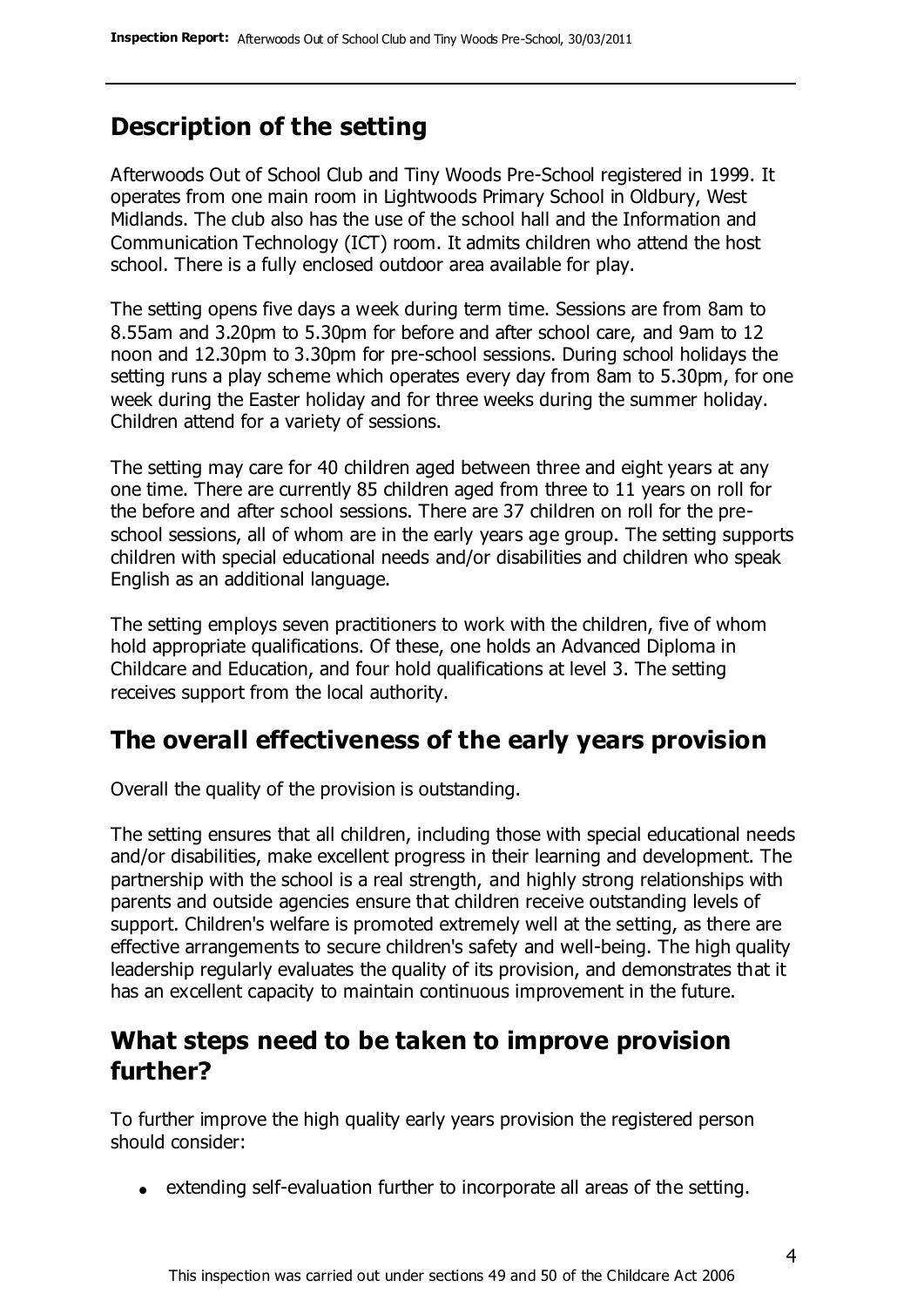## **The effectiveness of leadership and management of the early years provision**

The setting coordinator demonstrates excellent leadership and management. She has created a learning environment that is both stimulating and enjoyable, where all groups of children make excellent progress in their learning and overall development. High priority is given to safeguarding children in this provision and the setting has an exemplary range of regularly reviewed policies and procedures to ensure children's welfare and safety. The premises are secure and there are good arrangements for admitting visitors and for handing children over to their parents. Daily risk assessments are carried out on the resources and equipment that children use every day, and a major programme of annual risk assessments ensures the security and safety of the premises. Detailed records are kept and monitored. All staff are rigorously vetted with checks to ensure their suitability to work with children, and they receive training in child protection procedures, first aid and food hygiene. Staff are extremely knowledgeable and understand their thoroughly responsibilities to keep children safe.

Instrumental in the successful development of the setting has been the exceptionally close relationship that has been established with the school. The setting uses accommodation in the school that enables children to benefit from regular access to the information and communication technology (ICT) suite, the hall, and a very well equipped outdoor area. The use of a pre-school room adjacent to the reception class enables children in the early years age group to work and play alongside each other and to share resources and equipment. These activities ensure those children transferring to full time school are fully prepared for their transition in to full time education. Planning ideas are shared and excellent assessment systems have been established that accurately plot children's progress and identify their learning needs. The self-evaluation system in place enables the leaders to systematically and accurately monitor the quality of the provision and to identify ways of making improvements. Staff are looking to put in place more rigorous self-evaluation systems, which take in to account all elements of the setting. Staff demonstrate an excellent capacity to develop the setting in the future. The outdoor play area has recently been improved considerably, which has increased children's opportunities for physical and social development.

A team of experienced staff, who regularly update their individual training needs, are deployed very effectively to engage purposefully with the children. Excellent resources are used and organised very effectively to meet children's learning needs, including an exceptional range of outdoor resources which encourage and foster children's physical development extremely well. This is a highly inclusive setting where the needs of all individual children are seen as paramount. Children with special educational needs and/or disabilities receive excellent support. Outstanding links with outside agencies ensure appropriate additional support is provided where required to enable them to participate fully in all activities.

Relationships with parents are excellent and they speak very highly of the level of care their children receive. They are kept fully informed about their children's progress through daily opportunities to talk with staff and greatly value the open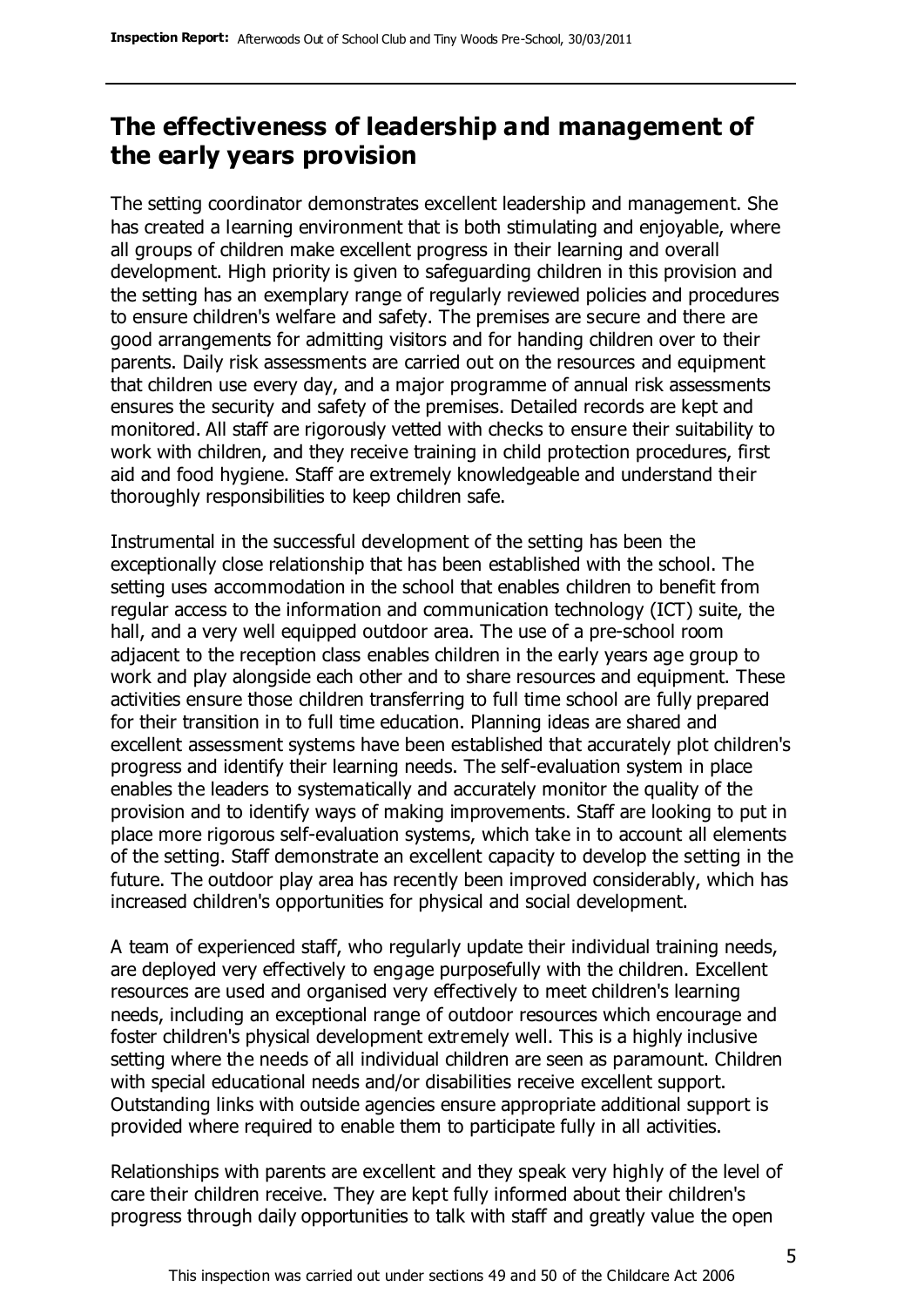evenings held during the year. Staff share their children's learning records with parents and inform them of the activities they participate in. An achievement board enables parents to become fully involved in their children's development, and the setting's daily planning is displayed to keep parents updated about the topics th eir children are currently engaging in. Excellent induction procedures for new arrivals include a prospectus and the opportunity for parents to stay and play for a time to help their children settle. Regular newsletters and carefully analysed questionnaires provide information about parents' views, which are taken into account in further evaluation of the provision.

#### **The quality and standards of the early years provision and outcomes for children**

Children are warmly welcomed on arrival and are clearly very happy in the setting. Relationships are excellent because the staff know the children very well, and provide enjoyable and interesting experiences for them all. The freedom to choose their own play enables children either to follow their own interests or engage in an adult-led activity. Skilled staff question the children very ably, to probe their understanding and to extend learning further. Children enjoy a whole range of opportunities to develop their creativity, including painting, cutting and sticking activities. They access a variety of different media to produce some very attractive pictures. Children's manipulative skills are fostered very well through opportunities to build with construction kits and to mark make with pens, pencils and wax crayons. Cooking activities provide excellent opportunities for children to develop their problem solving skills. They cut up vegetables, weigh out ingredients, and learn to follow instructions from a recipe. Children also enjoy using information and communication technology and show how adept they are at selecting programmes. They can use a mouse skilfully and delight in playing games that support their number skills. Highly detailed targets are set which identify what children need to work towards as the next steps in their learning. Children's understanding of other cultures in our society is advanced through a wide range of planned and enjoyable activities, based around a whole range of festivals, such as Chinese New Year, Diwali, Christmas and Easter.

Children benefit greatly from activities which bring them in to contact with the wider world. They show interest and curiosity in newly hatched stick insects, which they handle with care and fascination. First hand experiences like this greatly increase their knowledge and understanding. They have also been able to watch chicks and ducklings hatch, and are very interested in learning about the two hens they have in the coop in the outdoor area. Sand and water activities are popular, especially with boys, and children cooperate extremely well with each other during activities. The home corner role play area is thoroughly enjoyed by both boys and girls, and they freely express their imaginations in this well equipped area.

Children learn an excellent amount about staying safe. A recent topic on fire safety allowed children to learn how to avoid hazards at home. Staff also skilfully and meticulously reinforce rules which ensure children develop an outstanding appreciation of safe behaviour and an awareness of others while playing and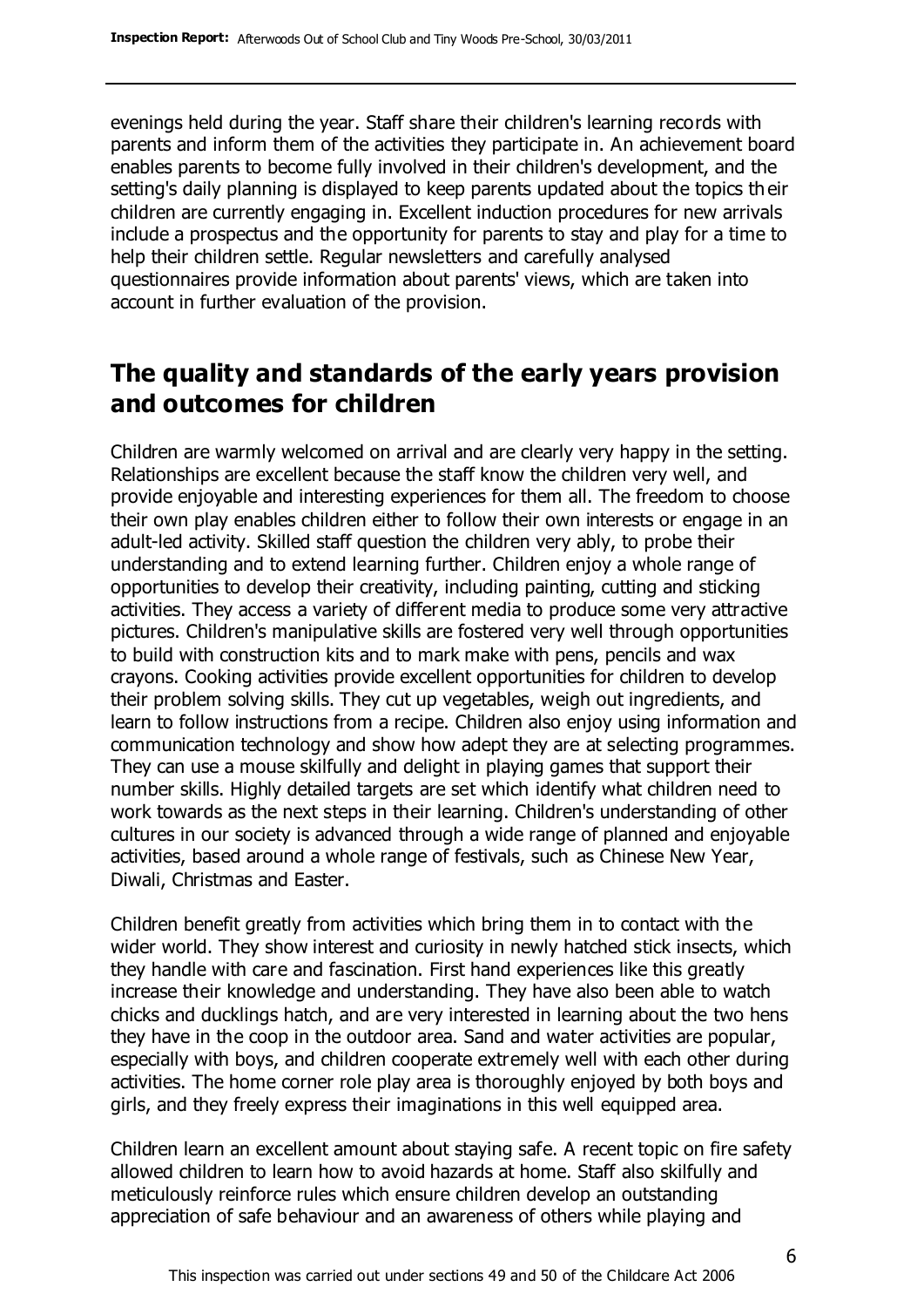working. As a consequence children behave extremely well, and show a very good awareness of personal safety. They are highly familiar with evacuation procedures because these are practised regularly. Excellent attention is paid to encouraging children to adopt healthy lifestyles. They learn about foods that keep them healthy, through practical activities. Every week different types of food are cooked with the children's help. Topics on balanced diets are also regularly taught. They get first hand knowledge about fruit and vegetables, as they plant, grow and eat crops harvested from the school's growing area. Excellent facilities are provided in the outdoor areas for children to be active. They greatly enjoy the fixed equipment of the adventure playground and opportunities to participate in a variety of sporting activities.

Children are making excellent progress in their learning and development, and personal and social development in particular. This is because they have a wide range of opportunities to mix with other children and staff, who are exemplary role models of behaviour and attitude. Children show they have learned to share, take turns, be respectful, make friends and behave in an extremely positive way and this is preparing them very well for the next stage of their education.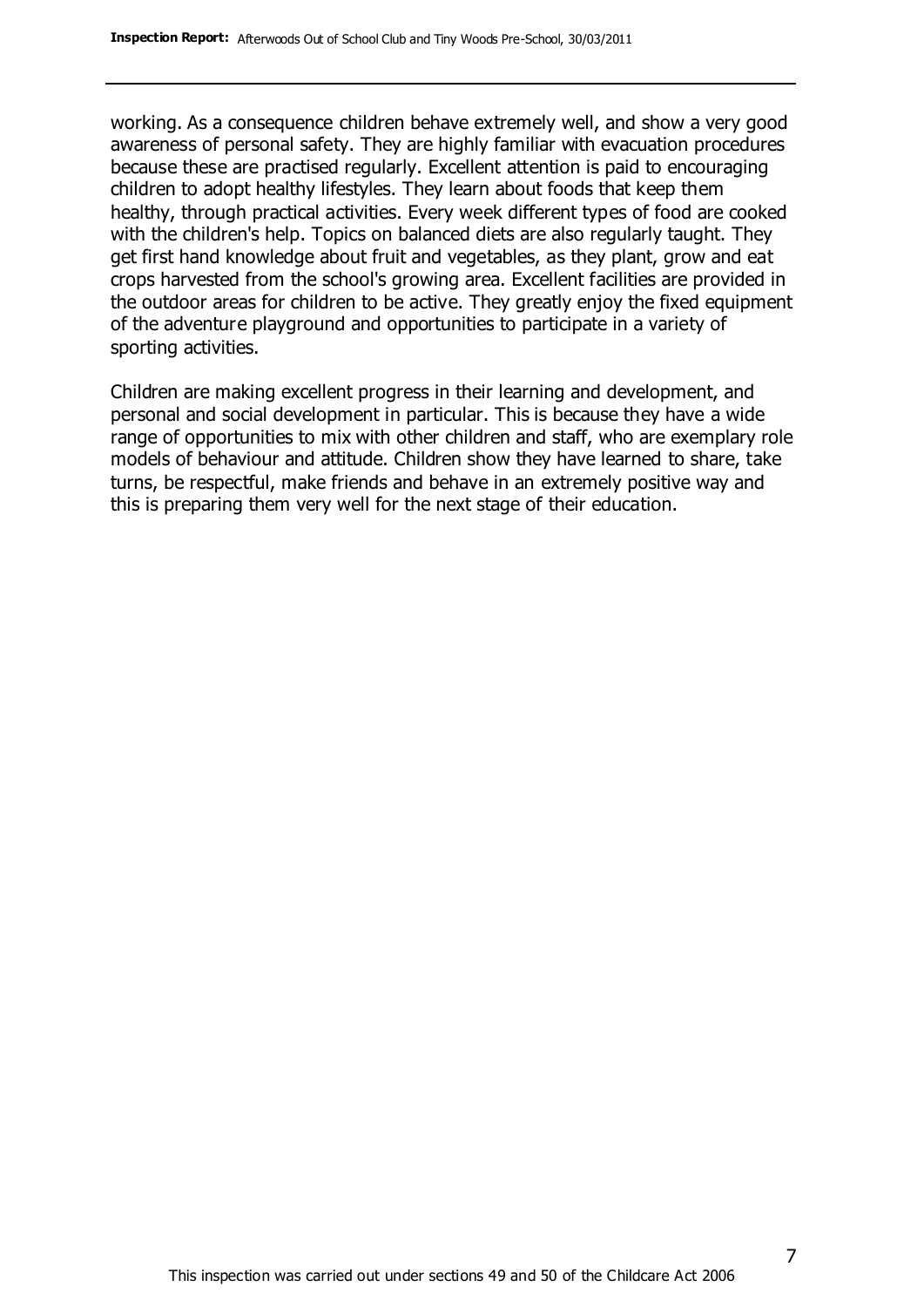# **Annex A: record of inspection judgements**

#### **The key inspection judgements and what they mean**

Grade 1 is Outstanding: this aspect of the provision is of exceptionally high quality Grade 2 is Good: this aspect of the provision is strong Grade 3 is Satisfactory: this aspect of the provision is sound Grade 4 is Inadequate: this aspect of the provision is not good enough

#### **The overall effectiveness of the early years provision**

| How well does the setting meet the needs of the<br>children in the Early Years Foundation Stage? |  |
|--------------------------------------------------------------------------------------------------|--|
| The capacity of the provision to maintain continuous                                             |  |
| improvement                                                                                      |  |

#### **The effectiveness of leadership and management of the early years provision**

| The effectiveness of leadership and management of the             |  |
|-------------------------------------------------------------------|--|
| <b>Early Years Foundation Stage</b>                               |  |
| The effectiveness of leadership and management in embedding       |  |
| ambition and driving improvement                                  |  |
| The effectiveness with which the setting deploys resources        |  |
| The effectiveness with which the setting promotes equality and    |  |
| diversity                                                         |  |
| The effectiveness of safeguarding                                 |  |
| The effectiveness of the setting's self-evaluation, including the |  |
| steps taken to promote improvement                                |  |
| The effectiveness of partnerships                                 |  |
| The effectiveness of the setting's engagement with parents and    |  |
| carers                                                            |  |

#### **The quality of the provision in the Early Years Foundation Stage**

The quality of the provision in the Early Years Foundation Stage | 1

#### **Outcomes for children in the Early Years Foundation Stage**

| <b>Outcomes for children in the Early Years Foundation</b>    |  |
|---------------------------------------------------------------|--|
| <b>Stage</b>                                                  |  |
| The extent to which children achieve and enjoy their learning |  |
| The extent to which children feel safe                        |  |
| The extent to which children adopt healthy lifestyles         |  |
| The extent to which children make a positive contribution     |  |
| The extent to which children develop skills for the future    |  |

Any complaints about the inspection or report should be made following the procedures set out in the guidance available from Ofsted's website: www.ofsted.gov.uk